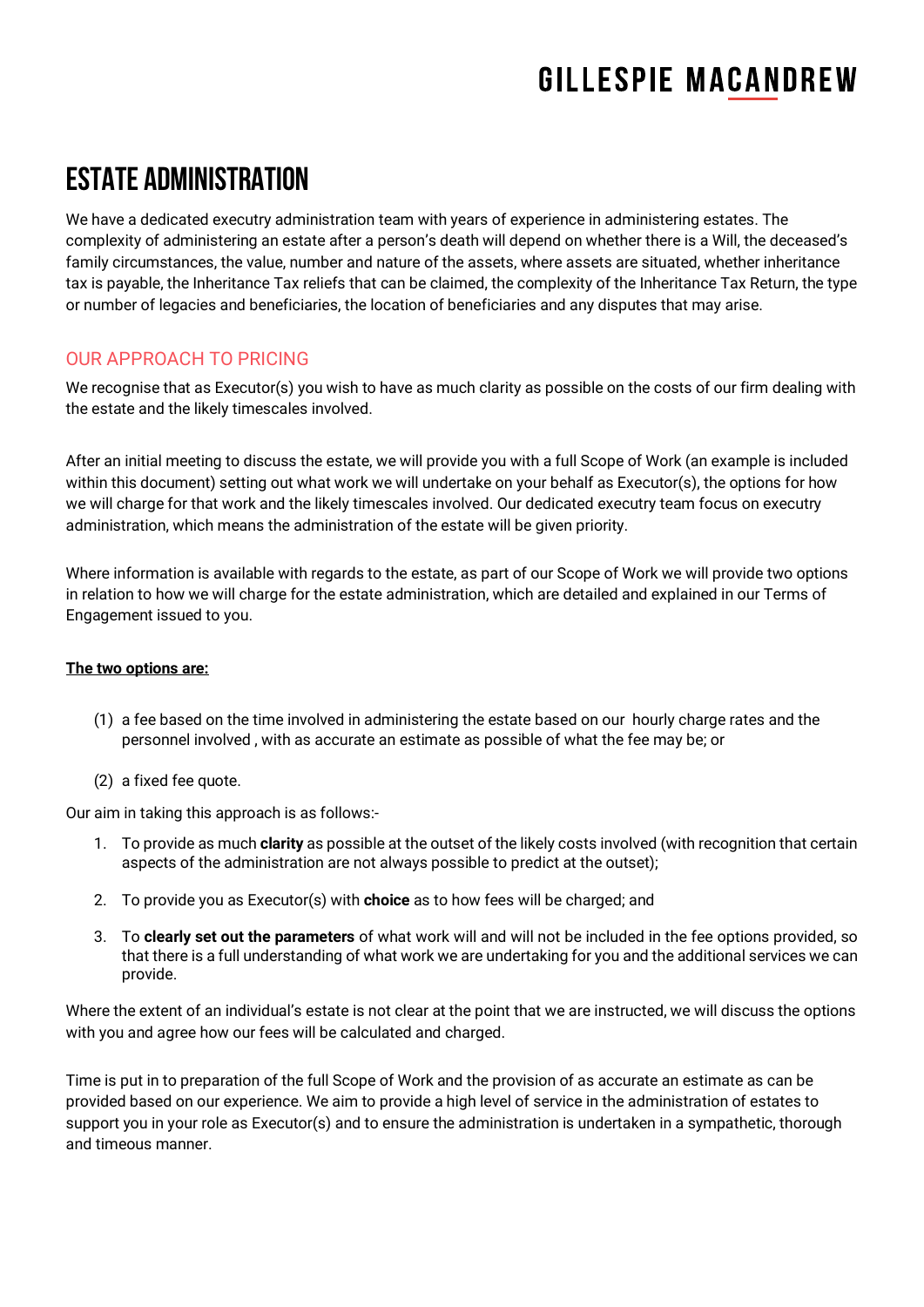#### **FFFS**

It is important for you to know that the costs of administering an estate will generally be paid from the estate prior to distribution and not by the Executor as an individual. We encourage you to contact us so we may discuss the particular circumstances of the estate to enable us to give you as accurate a price as possible.

As outlined above, the price will vary depending on the complexity of the estate and upon the skill and experience of the legal professional undertaking the work. In particular the completion and submission of an inheritance tax account to HMRC requires considerable time, skill and expertise to ensure that no unnecessary tax is paid by the estate.

We have a large team dedicated to providing the best possible advice and service and we resource matters cost effectively and efficiently. The work may be undertaken by an Assistant Executry Practitioner, Senior Executry Practitioner, Tax Assistant, Tax Senior, Trust Accountant, Trainee Solicitor, Solicitor, Senior Solicitor, Associate, Legal Director or Partner, where appropriate

When calculating the Scope of Work we will take into account the experience of the individuals acting for you and the time involved in dealing with the estate based on our hourly rates which range from **£120-£310 excluding VAT @ 20%**.

#### CONFIRMATION ONLY SERVICE

We also offer an alternative restricted service to the above.

Where a Will exists and the Executors simply need our assistance with the court process to allow them to deal with the estate ("Confirmation"), for example simply to allow them to close a bank account or sell/transfer shares, then we prepare the court forms based on information you provide us. We charge a fixed fee **starting from £2,000 excluding VAT @ 20%**.

We have set out below the key stages included in this price.

#### **Our work for you**

Preparing Forms C1 and C5 (including preparation of an inventory of the assets of the estate) based on the information provided to us by the Executors.

Submitting drafts of all forms to the Executors for approval.

Making any necessary amendments.

Circulating the forms for signature.

Lodging principal Forms C1 and C5 with the Sheriff Court to obtain Confirmation.

Providing the Certificate of Confirmation to the Executors once approved by the Court

This service would suit Executors who wish to do the investigations themselves and only need assistance with preparation of the forms for a small number of assets.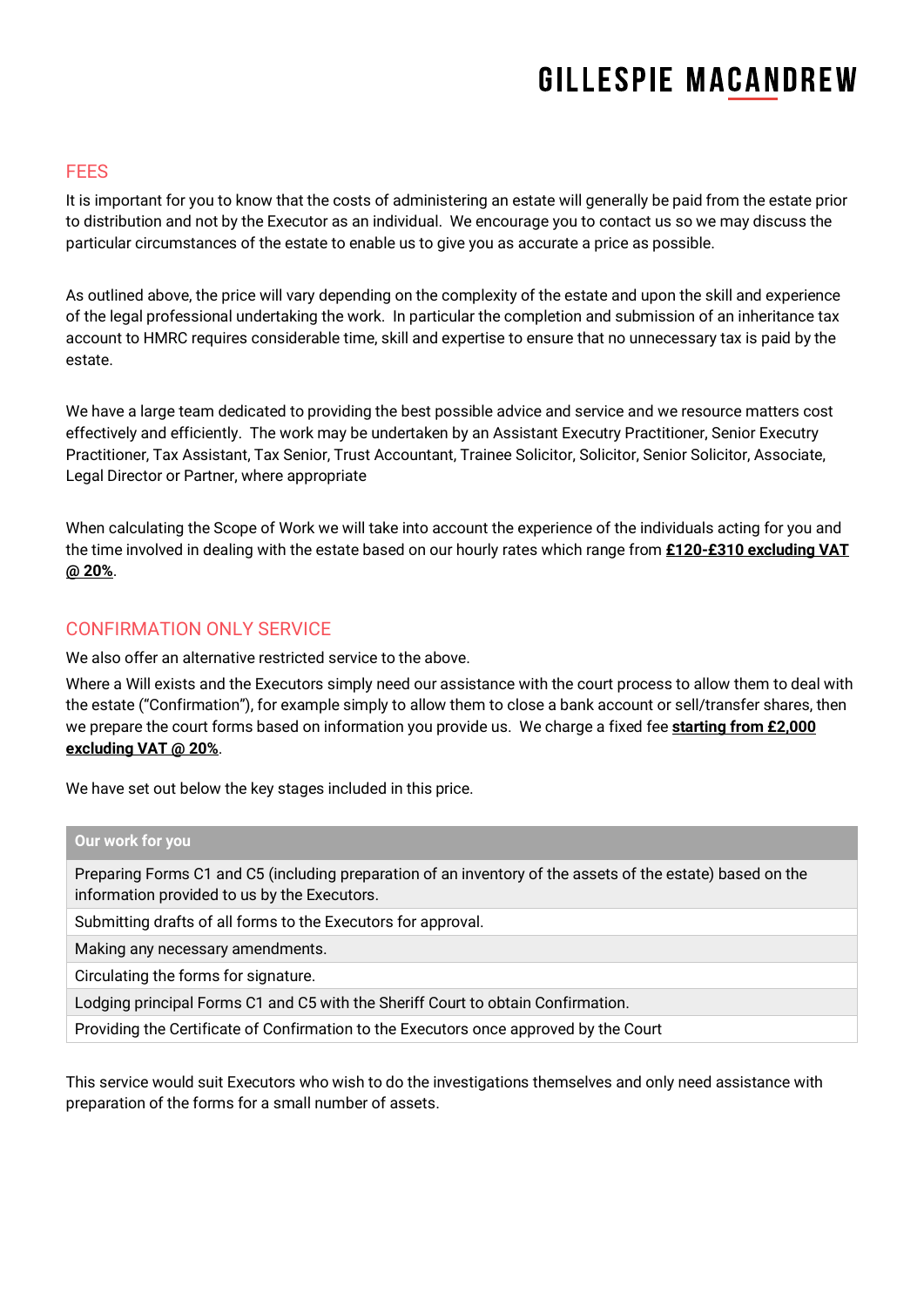The following are all additional services which we can offer by way of separate fee quote.

| <b>Exclusions</b>                                                                            |
|----------------------------------------------------------------------------------------------|
| Initial investigation of the assets/liabilities of the estate.                               |
| Completion of IHT 400 forms for HMRC, where relevant.                                        |
| Calculation and Discharge of Legal Rights.                                                   |
| Ingathering assets, holding cash for Executors and distribution to beneficiaries.            |
| Correspondence with the beneficiaries on behalf of Executors.                                |
| Tax planning and any other advice for beneficiaries regarding their personal affairs.        |
| The marketing and sale of any properties.                                                    |
| Review of any lifetime trusts relative to the deceased and any advice in relation to trusts. |
| Anything else not specifically identified in the 'Scope of Work'.                            |

### **OUTLAYS**

.

Outlays are costs related to the estate which must be paid to a third party. We handle the payment of outlays on your behalf to ensure a smoother process.

The following table includes details of the outlays which may be payable in respect of an estate:

**Description of Outlay Fee (£) (including VAT charged at 20% if applicable)**

| Fee to Registers of Scotland to register Will                                  | f20                                                                                                                                                                    |
|--------------------------------------------------------------------------------|------------------------------------------------------------------------------------------------------------------------------------------------------------------------|
| Court fee for Confirmation                                                     | From £266                                                                                                                                                              |
| Additional Certificates of Confirmation                                        | From £8 per Certificate of Confirmation                                                                                                                                |
| Intestate (no Will) – fee to Court to appoint Executor                         | £19                                                                                                                                                                    |
| Intestate (no Will) - fee to insurance company to<br>provide a Bond of Caution | Set by the insurance company and is dependent upon<br>the value and perceived risk of the distribution of the<br>estate being challenged. This will vary in each case. |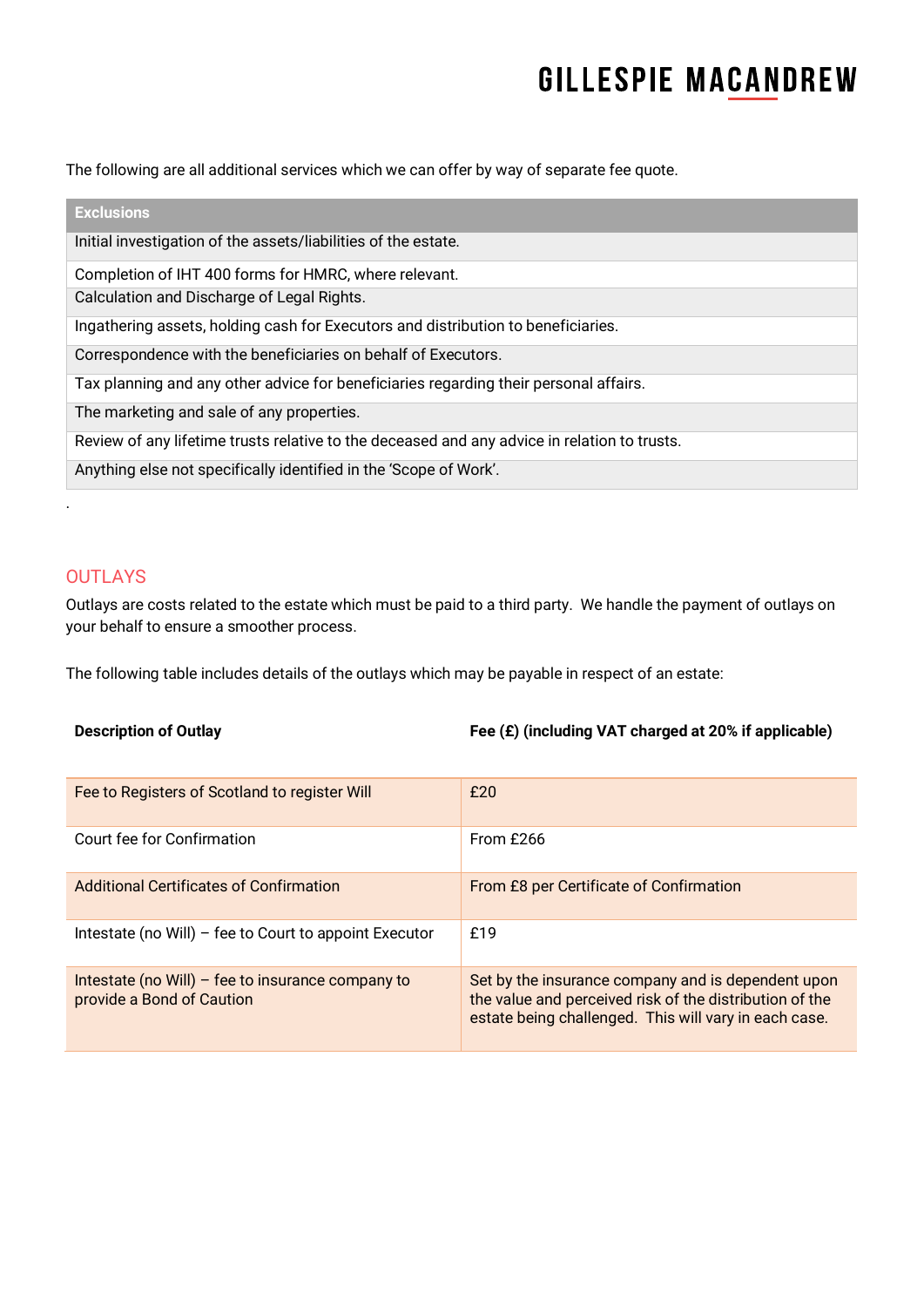### SCOPE OF WORK – ESTATE ADMINISTRATION

Each estate will vary but as an indication, the scope of work where there is a Will may include:

| <b>Stage</b>                  | Our work for you                                                                                                                                                                                                                                                                                                                                                                                                                                                                                                                                                                                                                                                                                                                                                                                                                                                                                                                                                                                                                                                                                                                                                                                                                                                                                                                                                                                                                                                       |
|-------------------------------|------------------------------------------------------------------------------------------------------------------------------------------------------------------------------------------------------------------------------------------------------------------------------------------------------------------------------------------------------------------------------------------------------------------------------------------------------------------------------------------------------------------------------------------------------------------------------------------------------------------------------------------------------------------------------------------------------------------------------------------------------------------------------------------------------------------------------------------------------------------------------------------------------------------------------------------------------------------------------------------------------------------------------------------------------------------------------------------------------------------------------------------------------------------------------------------------------------------------------------------------------------------------------------------------------------------------------------------------------------------------------------------------------------------------------------------------------------------------|
| <b>Initial Investigations</b> | Initial meeting to discuss the estate;<br>$\bullet$<br>Obtaining Anti-Money Laundering documents from Executors and completing<br>$\bullet$<br>necessary Risk Assessment documentation;<br>Advising on Inheritance Tax implications of the Estate;<br>$\bullet$<br>Issuing initial letters explaining procedure involved and Letters of Engagement to<br>$\bullet$<br>Executors;<br>Ascertaining the situation, nature and value of the assets comprising the estate<br>including letters to all asset holders not already informed of death and arranging<br>valuations to obtain Inheritance Tax values where not already obtained by the<br>Executors;<br>Dealing with utilities, council tax, house insurance, if required;<br>$\bullet$<br>Establishing any debts or loans due to or by the deceased;<br>$\bullet$<br>Reviewing date of death values of the assets comprising the estate provided by<br>$\bullet$<br>the Executors;<br>Ascertaining whether there is a Transferable Nil Rate Band or Residence Nil Rate<br>$\bullet$<br>Band available and obtaining documents and evidence to calculate the extent of<br>the Transferable Nil Rate Band or Residence Nil Rate Band available;<br>Seeking confirmation from Executors and beneficiaries if any lifetime gifts have<br>$\bullet$<br>been made by deceased; and<br>Letter to the Department for Work and Pensions to ascertain whether there are<br>$\bullet$<br>any funds due to or by the estate. |
| <b>Confirmation</b>           | Preparing application for Confirmation;<br>٠<br>Preparing Form 'C5 Return of Estate Information' or Form 'IHT400' and<br>supplementary schedules;<br>Preparing forms to claim any Transferable Nil Rate Band and Residence Nil Rate<br>Band if required;<br>Preparing appropriate forms with regard to ingathering assets/sale of assets for<br>$\bullet$<br>signature by Executors;<br>Arranging for circulation and approval of all forms by Executors;<br>٠<br>Submitting the Inheritance Tax forms to HM Revenue & Customs if required;<br>٠<br>Applying for Confirmation at the Sheriff Court; and<br>Arranging payment of Inheritance Tax and any associated indemnities as<br>required.                                                                                                                                                                                                                                                                                                                                                                                                                                                                                                                                                                                                                                                                                                                                                                         |